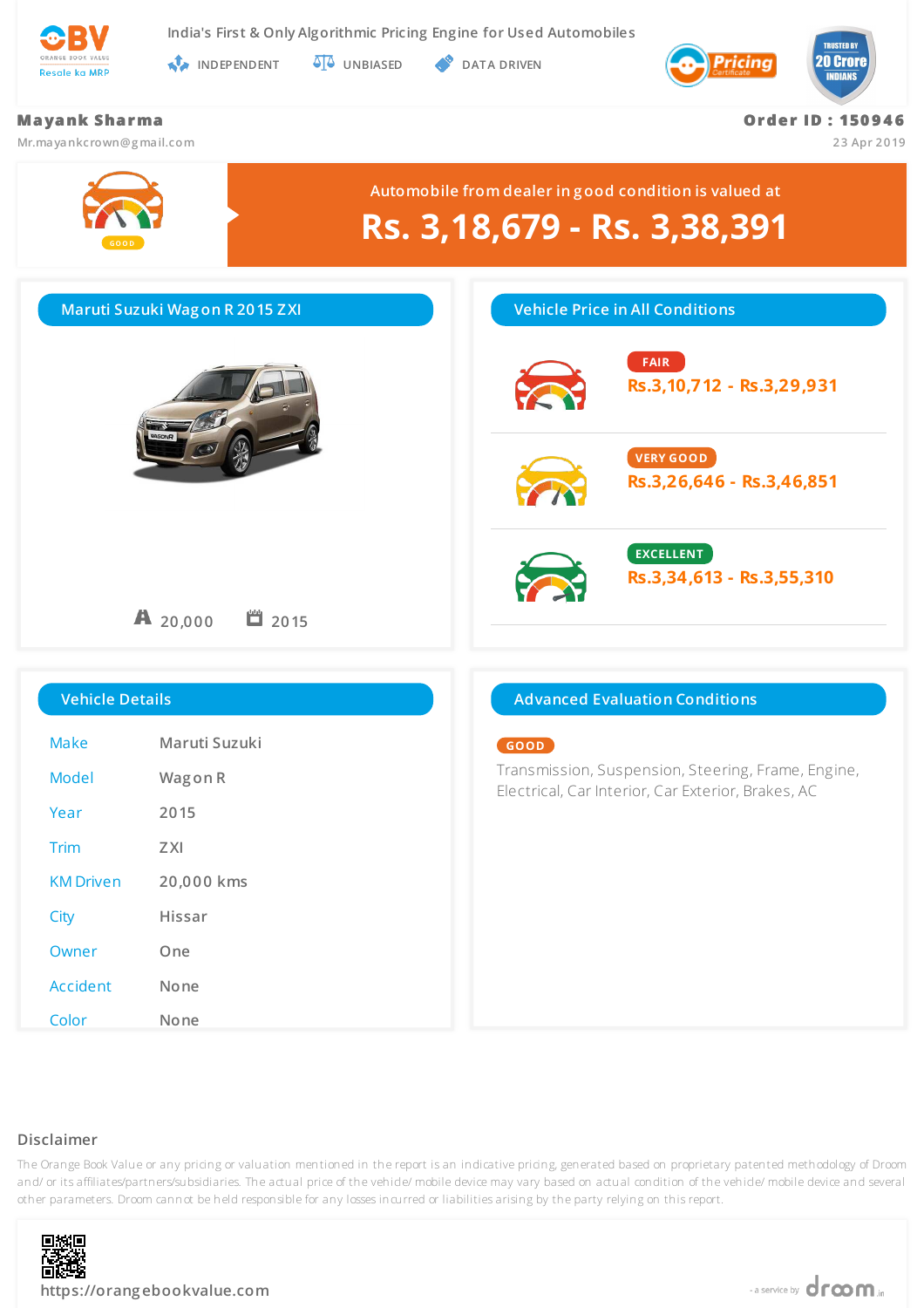

**India's First & Only Algorithmic Pricing Engine for Used Automobiles**

**INDEPENDENT UNBIASED DATA DRIVEN** 



**Or de r ID : 150 9 4 6**

**23 Apr 2019**

### **Ma ya nk Sha r ma**

**Mr.mayankcrown@g mail.com**







**What Others** ø **Paid Rs. 3,38,000**

| <b>Next 3 Year Depreciation of Vehicle</b> |             |                                          |             |
|--------------------------------------------|-------------|------------------------------------------|-------------|
| <b>Estimated Buying Price From Dealer</b>  |             | <b>Estimated Selling Price To Dealer</b> |             |
| 2020                                       | Rs.2,61,523 | 2020                                     | Rs.2,35,382 |
| 2021                                       | Rs.2,27,106 | 2021                                     | Rs.2,04,406 |
| 2022                                       | Rs.2,13,244 | 2022                                     | Rs.1,91,929 |

## **Disclaimer**



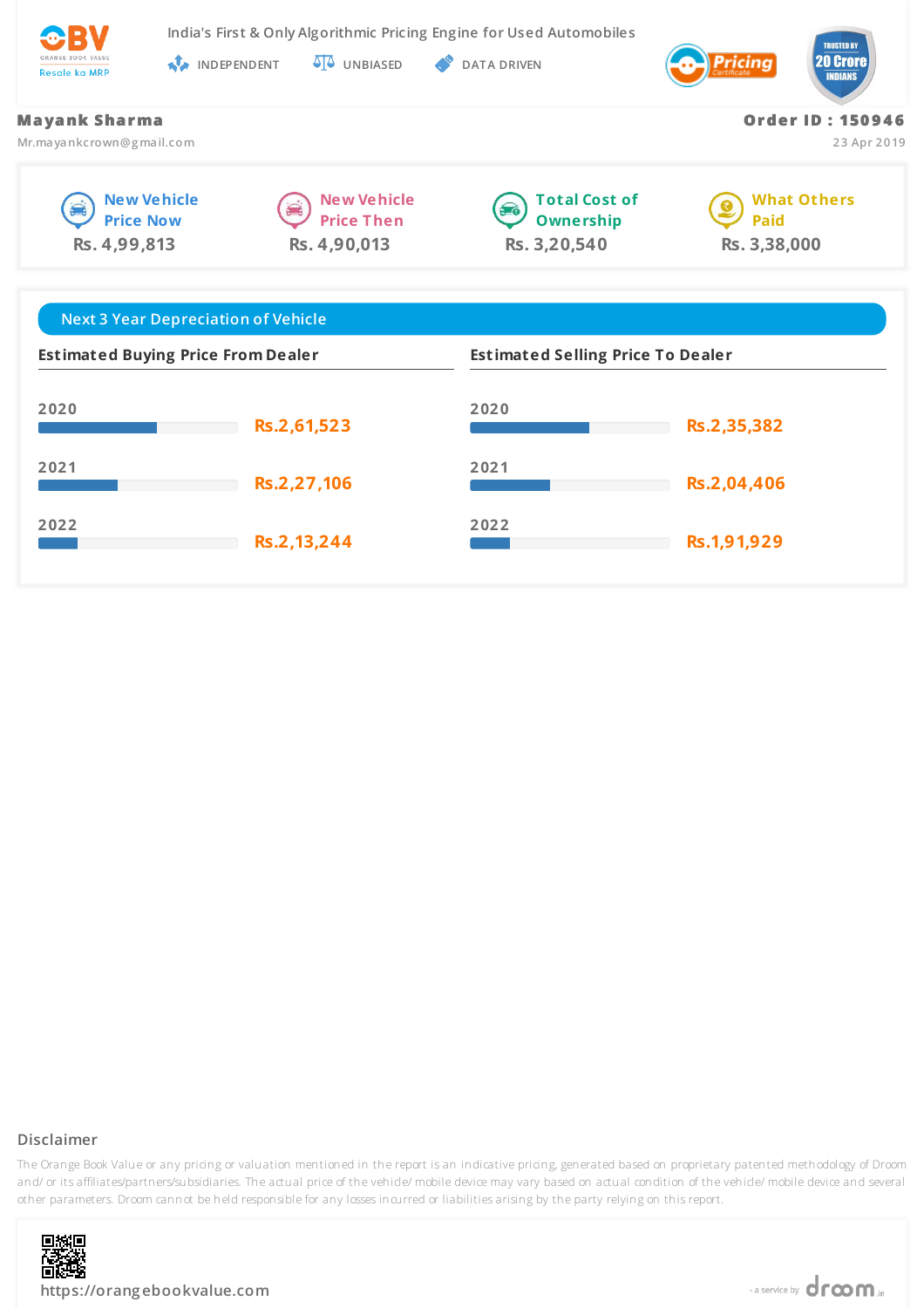

**INDEPENDENT UNBIASED OF** DATA DRIVEN

Ok



### **Ma ya nk Sha r ma**

**Mr.mayankcrown@g mail.com**

**Or de r ID : 150 9 4 6**

**23 Apr 2019**



### **Similar Listing s for Past 90 Days Similar Orders for Past 90 Days**

Similar Listings for Past 90 days



# **Similar Listing s for Lifetime Similar Orders for Lifetime**

Similar Listings for Lifetime



Similar Orders for Past 60 days 400<sub>k</sub> Rs. 330000 300<sub>k</sub> Rs 280793 Rs. 258250 Rs. 229200 200k  $100k$ 

Low

Similar Orders for Past 90 days

Mean

Median

High



Similar Orders for Lifetime



# **Disclaimer**



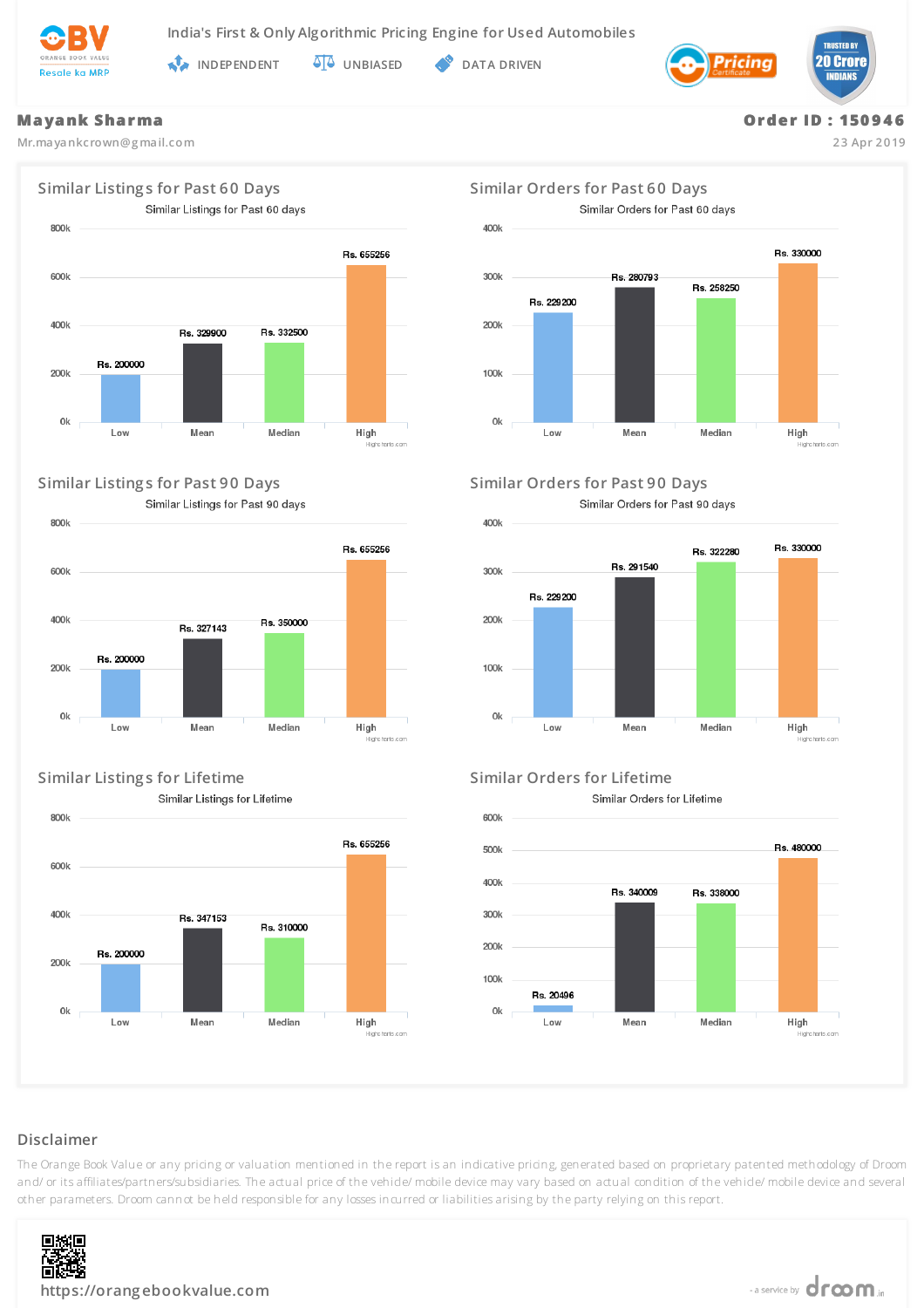

**India's First & Only Algorithmic Pricing Engine for Used Automobiles**

**INDEPENDENT AT UNBIASED PATA DRIVEN** 



### **Ma ya nk Sha r ma**

**Mr.mayankcrown@g mail.com**

**Or de r ID : 150 9 4 6**

**23 Apr 2019**

# **Component Health Check**

**A vehicle undergoes enormous wear and tear with time. It is often imperative to inspect and replace parts of the vehicle on a timely basis to keep it in prime condition. These aspects often go unnoticed and become real pain points with time. Use the Component Health Check for maintaining your vehicle components without any hassles. It would provide the list of parts to be inspected every subsequent year based on their age to help you find out the parts needing replacement.**



### **Disclaimer**